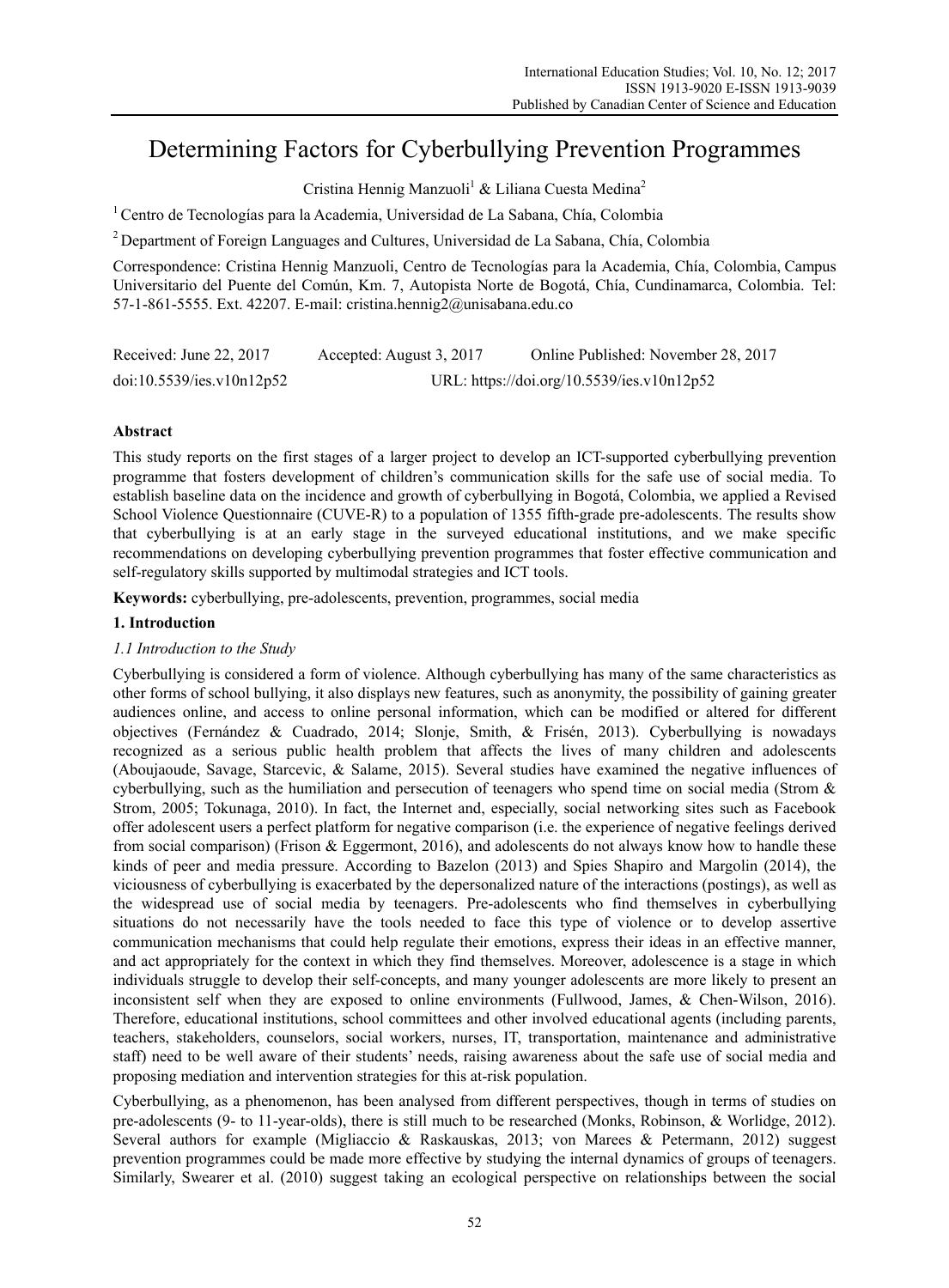context and its influence on children's behaviour and development, including such aspects as the role of the family, the relationship between parents and their children, students' peers, the school environment, and the relationship between students and teachers. A more detailed analysis of such aspects could help identify students who find themselves involved in school violence. These ideas align with those of Palladino, Nocentino, and Menesini (2012), who found that teenage students who were familiar with a school bullying prevention programme improved their adaptation strategies for conflict resolution and decreased their use of negative coping strategies, such as avoidance, which contributes to decreasing the probability of becoming a victim of bullying or cyberbullying. Such interventions aimed at preventing bullying are necessary given that students who have been school bullies can develop further antisocial behaviours in the future, especially if the bullying was physical (Bender & Lösel, 2011).

These findings are also validated by Garaigordobil (2017), who found that students with difficulties in handling conflict resolution assertively can develop antisocial behavior. Two major recommendations are emphasized in her study. Firstly, there is a need to foster programs that help pre-adolescents develop and assess their capacities to resolve interpersonal conflicts constructively and to reduce aggressive behavioral tendencies when confronted with conflicts. Secondly, it is important to analyze the consequences of antisocial behavior related to either bullying or cyberbullying or actors involved in these (victims, bullies, and/or bystanders). On the other hand, the examination of potential risk factors associated to phenomena such as bullying and other forms of violence (such as of dating violence perpetration) is necessary (Foshee et al., 2014). Some of these potential risk factors include lack of empathy, trait anger, and need for power and control; deficits in emotion regulation and executive functioning that hinder the development of effective conflict resolution and anger management skills; substance use; normative beliefs that are accepting of aggression; and exposure to family violence. The analysis of associations between these variables and aggressive behavior through appropriate analytical techniques could be beneficial to guide the development of prevention programs towards bullying and dating violence perpetration, for example (Foshee et al., 2014), as the abovementioned risk factors may increase the likelihood that youth who bully will become abusive to dating partners (Connolly, Pepler, Craig, & Taradash, 2000).

In a recent study, Hennig, Cuesta Medina, and Malfasi (2017) performed a systematic review of studies on bullying and cyberbullying in the ScienceDirect database (http://www.sciencedirect.com/) published between 2010 and 2015. These results draw attention to three fundamental areas of research focus: the existence of bullying and cyberbullying as a latent problem in schools, the prevalence and causes of school bullying, and the psychological and physical consequences for victims of bullying. This same review also found that some reassessment of studies on intervention programmes to prevent school bullying may be warranted, given that such studies generally tend to report positive results in terms of decreasing school bullying behavior (Evans, Fraser, & Cotter, 2014). Hennig, Cuesta Medina, and Malfasi (2017) also suggest that cyberbullying prevention programs should be nurtured in pre-adolescence (8-11 years) given that, at these ages (as reported in the literature), spend more time using the Internet (Fernández & Cuadrado, 2014), and need to be trained in the efficient use of information, communication, and socialization resources. Additionally, the authors observe that it is within this age range that pre-teens are in search of their identities and when socialization peer preferences powerfully shape the development of their social skills (Zimmer-Gembeck, Waters, & Kindermann, 2010).

The lack of cyberbullying studies conducted locally in public and private schools in Bogotá, as well as the systematic review performed by Hennig, Cuesta-Medina, and Malfasi (2017), demonstrate the need for further in-depth research on this topic. Similarly, Rincón and Ávila (2014) and Cabra and Marciales (2015) have noted the dearth of published articles on the issue of cyberbullying in Colombia and Latin America. This must be a priority concern for educators and administrators, as well as researchers. Particularly, it is necessary to diagnose the state of cyberbullying in social media and other online environments with the goal of establishing a baseline to develop prevention programmes that integrate ICTs and the development of communication skills in pre-adolescents, age during which their online interaction and use of social media is beginning (or at least increasing) based on the findings of the present study. Moreover, the population involved in cyberbullying must be clearly defined if an effective prevention programme that integrates ICTs and the development of communication skills is to be developed and, subsequently, evaluated in terms of its effects on the safe use of social media and the development of assertive communication skills.

An interdisciplinary process within school communities must be created to establish strategies and prevention plans at the elementary, secondary, and tertiary levels to reduce the incidence of cyberbullying, and to gauge plans that can overall prevent health, and affective problems nurtured through the incautious use of social networking sites (SNS). Previous studies (Sampasa-Kanyinga, Roumeliotis, Farrow, & Shi, 2014) have investigated the relation between excessive and/or uncontrolled use of SNS and unmet needs for mental health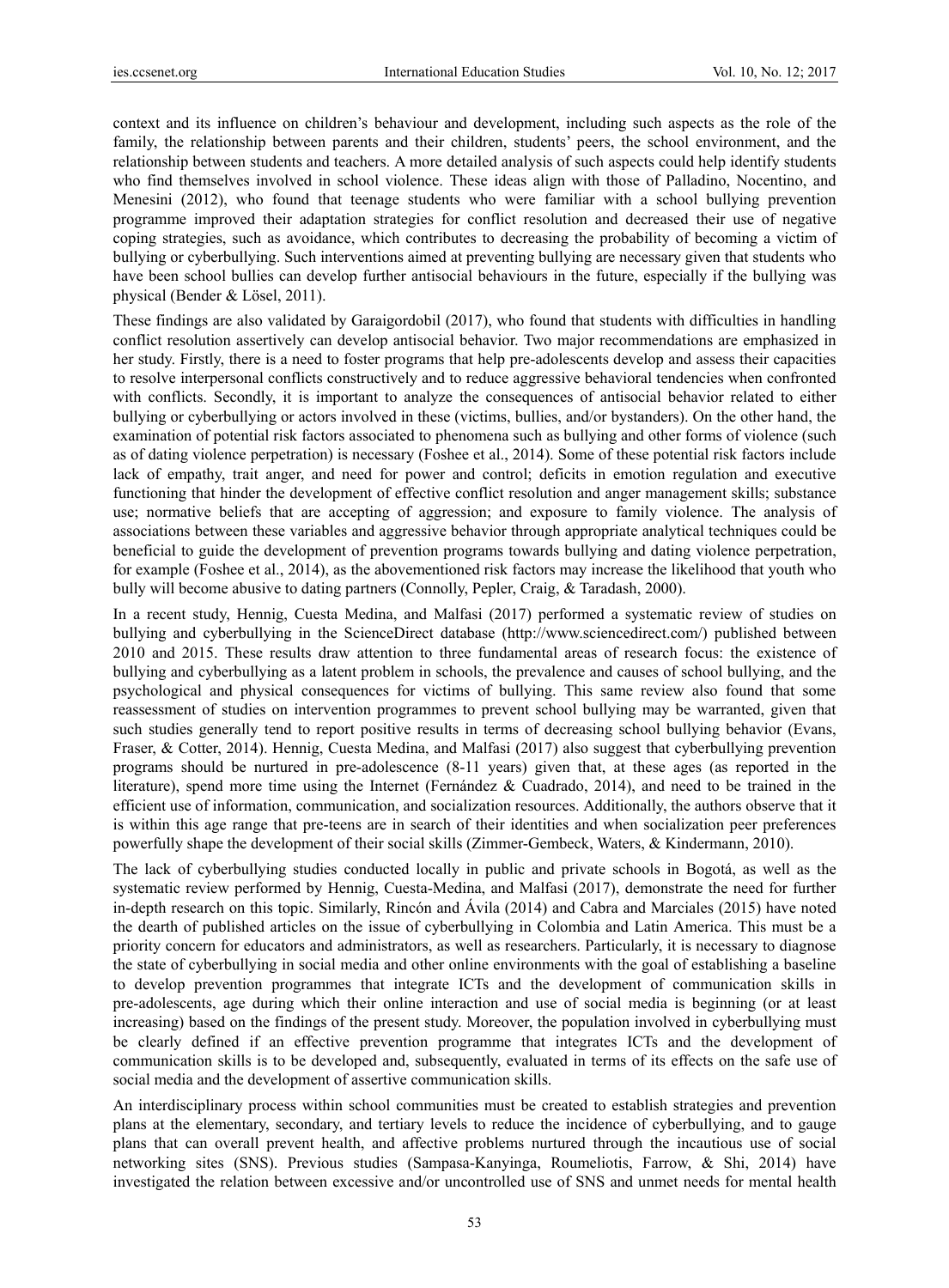support and/or poor self-rated mental health. Other studies have found that youngsters who experience cyberbullying problems also have difficulties sleeping, recurrent abdominal pain, and frequent headaches (Sourander et al., 2010); they might also present greater symptoms of anxiety, depression, and suicidal ideation in comparison with non-victimized peers (Hinduja & Patchin, 2010; Kowalski & Limber, 2013; Schneider, O'Donnell, Stueve, & Coulter, 2012).

Studies such as those of Ttofi and Farrington (2012) identified high-quality friendships as a protective factor that significantly moderates the relationship between bullying behavior and externalizing problems. However, further research on the matter is warranted. The authors argue that it is possible that good reasoning and problem-solving skills may also reduce the likelihood of school bullying, although no research has yet examined this possibility. Other studies have explored the effectiveness of gaming in preventing bullying (Rubin-Vaughan, Pepler, Brown, & Craig, 2011), where one of the strengths of this approach is the individualized nature of games and the subsequent support given to students in the form of scaffolding to help them develop effective problem-solving skills, raise awareness and foster positive attitudes.

The present study adds to the existing literature by identifying three core strategies on which prevention programmes should focus to ensure that health and developmental safety measures are implemented effectively. The first of these core strategies is the development of empowerment plans supported by the use of multimodal strategies; the second is the establishment of communication spaces with students; the third concerns the development of self-regulatory skills, highlighting the value of assertiveness as one of the key components to enhance these.

#### **2. Method**

#### *2.1 Participants*

In the initial stage of the project on which the present study reports, the participants were 1355 fifth-grade pre-adolescents from both public (65.6%) and private (34.4%) schools, from a total population of 41 schools (n=41) in Bogotá, Colombia. A total of 48.4% of the pre-adolescents were male, and 51.6% were female. Most were between the ages of 9 and 11 years old (88.7%), and the remaining 11.3 % were aged 12 years old or more. In addition to this, a high percentage (75.2%) lived with only one of their parents. In general, most participants reported using a computer and/or another electronic device for 1 to 3 hours per day (79.5%) and claimed to have their own cell phones (68.1%).

## *2.2 Instrument*

We applied the Revised School Violence Questionnaire (Cuestionario de Violencia Escolar Revisado, CUVE-R), adapted from Álvarez-García et al. (2011). This instrument seeks to gather data on students' perspectives regarding school violence. The social and demographic information sought included age, gender, socioeconomic stratum, and type of institution (public or private). The remainder of the questionnaire consists of 31 Likert-type items, with a scale of five answer options. Survey respondents had to indicate the extent to which acts of violence were performed by students or teachers at their institutions. The questions contemplate eight different factors: violence by teachers against students, indirect physical violence by students, direct physical violence between students, verbal violence between classmates, verbal violence by students against teachers, social exclusion, disruption in the classroom, and violence through ICTs. Results from the questionnaire produced a Cronbach's alpha of 0.924, suggesting a relatively high level of internal consistency for the questionnaire items.

#### *2.3 Procedures*

This mixed-method study complied with all ethical standards appropriate to the field and studies of this kind. For the purposes of this initial phase, the results concerning the quantitative phase will be reported. The questionnaire was administered between February and May 2015 in 41 educational institutions from which written consent had been obtained from both principals and parents. The study made use of purposive sampling to facilitate the identification and selection of information-rich cases for the most effective use of limited resources (Patton, 2002) and involved the identification and selection of groups of individuals that were especially knowledgeable about or experienced with the phenomenon of interest (Creswell & Plano Clark, 2011). Of the 57 invited schools from Bogotá, Colombia, 41 were selected and included in the study, based on their availability and willingness to participate (Bernard, 2002; Spradley, 1979). The remaining 16 institutions refrained from participating, either due to conflicts in school scheduling, disconnection with the main research topic, or due to ongoing participation in studies of other kinds. From the total of 20 neighborhoods in Bogotá, we ensured 17 were represented in the present study. It was not possible to work with schools from the remaining three neighborhoods for the purposes of this study. Visits were made to all the institutions during regular school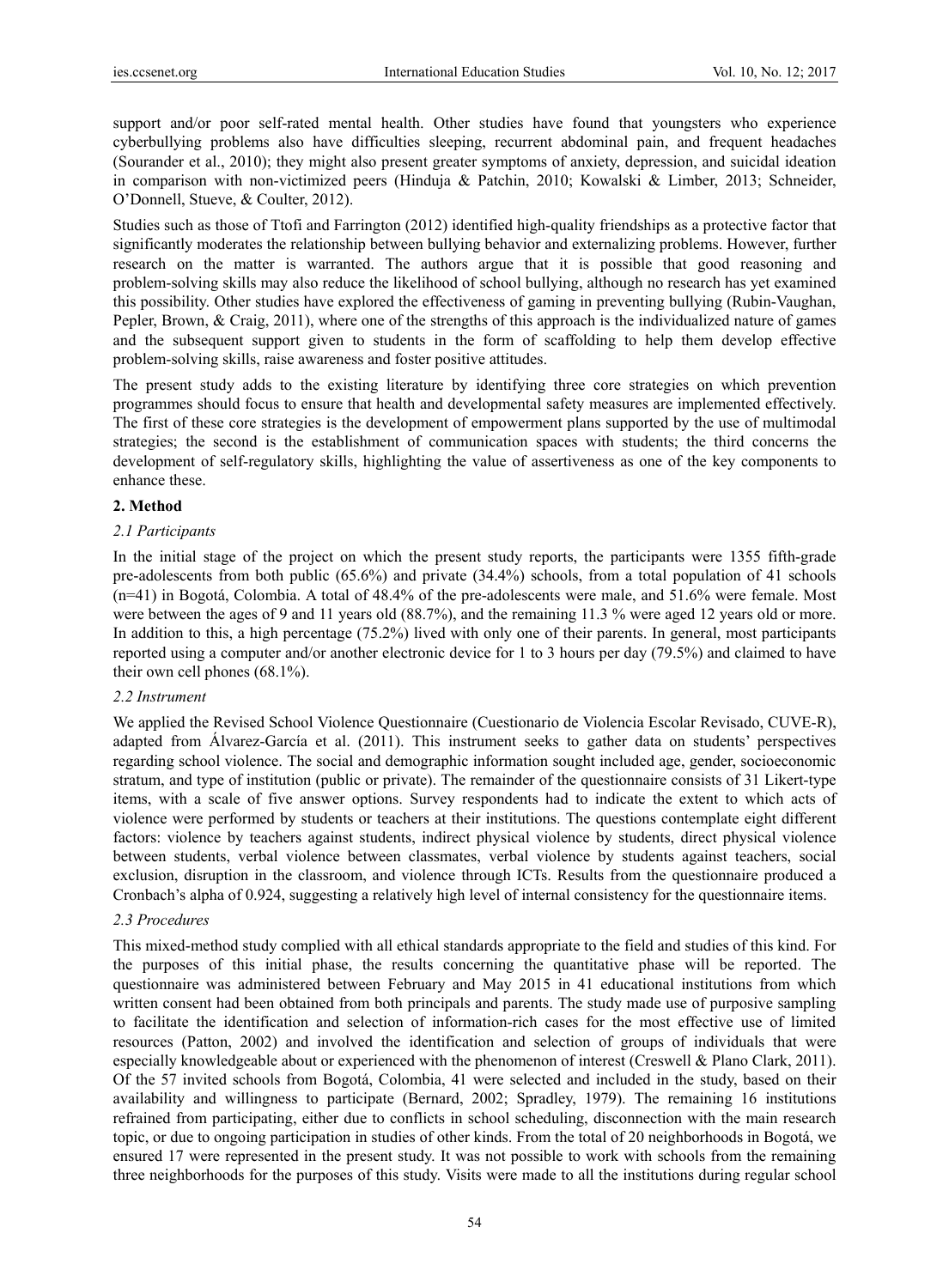hours to implement the questionnaire. The neighborhoods with the greatest participatory representation in the sample were those of Suba (26%), Ciudad Bolívar (13.5%), and San Cristóbal (10.5%) (see Table 1).

| Neighbourhood      | Number         | Percentage | Percentage valid | Percentage cumulative |
|--------------------|----------------|------------|------------------|-----------------------|
| Antonio Nariño     | 64             | 4.7        | 4.7              | 4.7                   |
| Bosa               | 42             | 3.1        | 3.1              | 7.8                   |
| Candelaria         | 1              | 0.1        | 0.1              | 7.9                   |
| Chapinero          | 21             | 1.5        | 1.5              | 9.4                   |
| Ciudad Bolívar     | 183            | 13.5       | 13.5             | 23.0                  |
| Engativá           | 27             | 2.0        | 2.0              | 24.9                  |
| Fontibón           | 76             | 5.6        | 5.6              | 30.6                  |
| Kennedy            | $\overline{2}$ | 0.1        | 0.1              | 30.7                  |
| Los Mártires       | 41             | 3.0        | 3.0              | 33.7                  |
| Rafael Uribe Uribe | 90             | 6.6        | 6.6              | 40.4                  |
| San Cristóbal      | 142            | 10.5       | 10.5             | 50.8                  |
| Suba               | 352            | 26.0       | 26.0             | 76.8                  |
| Sumapaz            | 1              | 0.1        | 0.1              | 76.9                  |
| Teusaquillo        | 11             | 0.8        | 0.8              | 77.7                  |
| Tunjuelito         | 84             | 6.2        | 6.2              | 83.9                  |
| Usaquén            | 98             | 7.2        | 7.2              | 91.1                  |
| Usme               | 120            | 8.9        | 8.9              | 100.0                 |
| Total              | 1355           | 100.0      | 100.0            |                       |

Table 1. Number of responses and percentage of total responses by neighborhood

# *2.4 Data analysis*

The data were processed using IBM SPSS Statistics 23 software (IBM Corporation, Armonk, NY, USA). Firstly, the frequencies for all questions—both those concerning sociodemographic data and the Likert scale items—were calculated; percentages, means (Ms), and standard deviations (SDs) for responses to each of the questions were also calculated. Secondly, this data was analyzed for relationships between violence through ICTs (cyberbullying) and traditional violence, and the Pearson's correlation between Factor 8 (violence through ICTs) and the remaining factors in the questionnaire was also calculated. Furthermore, the means and standard deviations for each factor were calculated with the goal of determining the most common types of violence.

## **3. Results**

## *3.1 Emergence of violence through ICTs: Cyberbullying*

According to the results from the CUVE-R questionnaire, violence through ICTs tended to present itself seldom or never—which in fact justifies the rationale for developing a cyberbullying prevention program. The type of violence through ICTs that was reported most often involved students filming peers or teachers to mock them. 8.2 % of the surveyed students of students reported having witnessed this behaviour sometimes (see Table 2).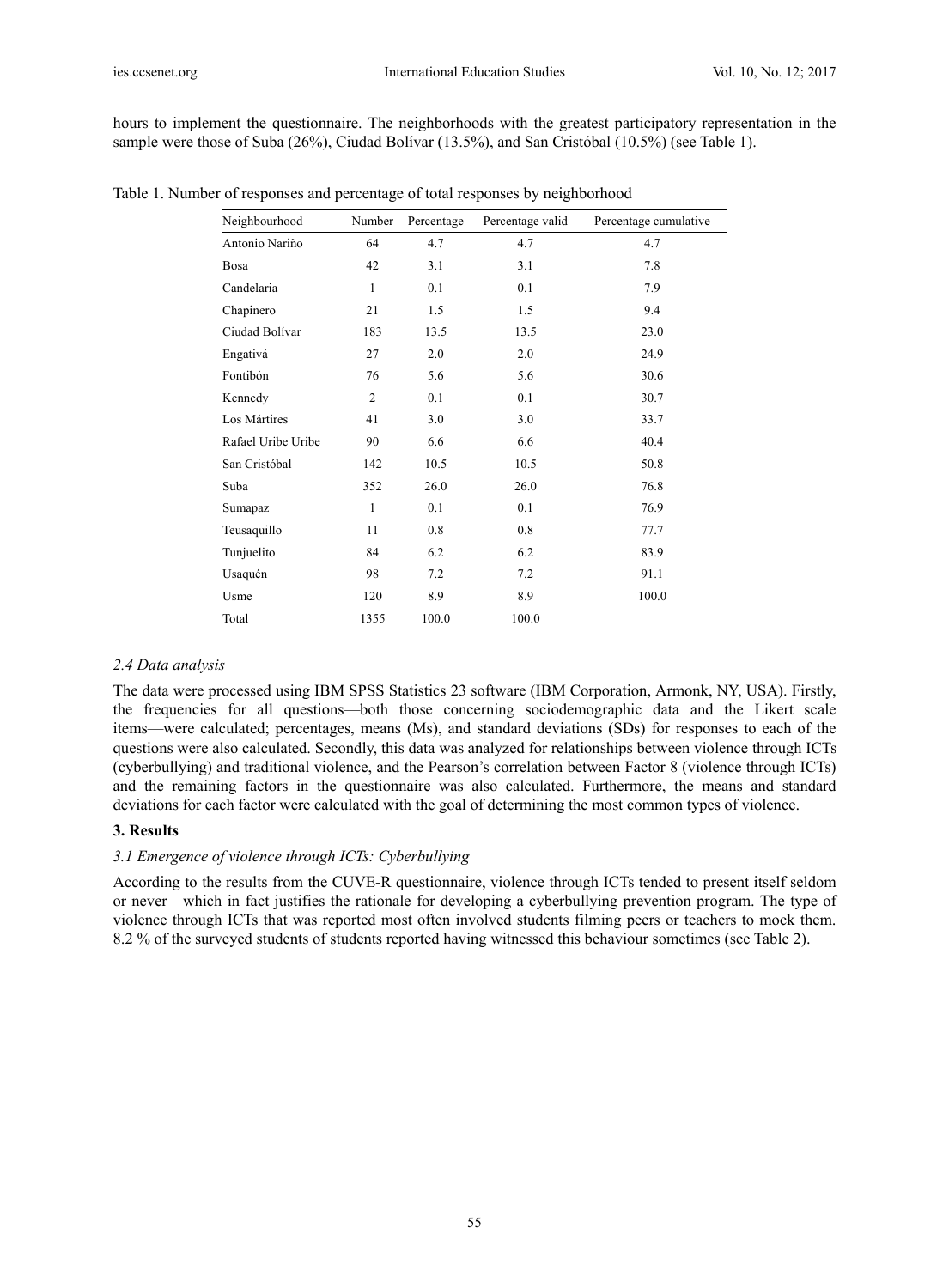| Questions for Factor 8 (Violence through ICTs)                         | (Never) | $\overline{c}$<br>(Seldom) | (Sometimes) | 4<br>(Many<br>times) | (Always) |
|------------------------------------------------------------------------|---------|----------------------------|-------------|----------------------|----------|
| There are students who film or take photos of teachers with their cell | 82.8    | 10.6                       | 3.2         | 1.7                  | 1.6      |
| phones to mock them.                                                   |         |                            |             |                      |          |
| Some students send messages to classmates through social media         | 71.8    | 16.9                       | 5.6         | 2.6                  | 3.1      |
| (Facebook. etc.) that are offensive, insulting, or threatening.        |         |                            |             |                      |          |
| Some students film or take photos of classmates with their cell phones |         | 23.2                       | 8.2         | 3.4                  | 3.2      |
| to mock them.                                                          | 62.0    |                            |             |                      |          |
| Students post offensive photos or videos of teachers online.           | 88.2    | 7.2                        | 3.0         | 0.4                  | 1.2      |
| Students post offensive photos or videos of their classmates online.   | 78.8    | 12.7                       | 4.9         | 1.9                  | 1.7      |

#### Table 2. Percentages of responses to the questions for Factor 8 on violence through ICTs (N=1355)

## *3.2 Relationship between Violence through ICTs/Cyberbullying and Traditional School Violence*

The type of school violence that was most frequently reported involved disruptions in the classroom, with a mean of 2.33, followed by verbal violence between students, with a mean of 2.29. Violence through ICTs was the type of violence least frequently reported, with a mean of 1.39. The data show that the type of institution (public and/or private) did not affect the presence of violence through ICTs/cyberbullying (see Table 3).

Table 3. Means and standard deviations for student answers to the CUVE-R by factors (N=1355)

 $\overline{a}$ 

| Factors analysed                                        | М    | SD   |
|---------------------------------------------------------|------|------|
| Factor 1. Violence by teachers against students.        | 1.58 | 0.95 |
| Factor 2. Indirect physical violence between students.  | 1.67 | 0.95 |
| Factor 3. Direct physical violence between students.    | 2.05 | 1.11 |
| Factor 4. Verbal violence between students.             | 2.29 | 1.12 |
| Factor 5. Verbal violence by students against teachers. | 1.47 | 0.81 |
| Factor 6. Social exclusion.                             | 1.76 | 1.09 |
| Factor 7. Disruption in the classroom.                  | 2.33 | 1.12 |
| Factor 8. Violence through ICTs.                        | 1.39 | 0.82 |
|                                                         |      |      |

Table 4. Correlation of responses to questions for Factor 8 (Violence through ICTs) by type of institution (N=1355)

| Questions for Factor 8 (Violence through ICTs)                                              |          | Standard |
|---------------------------------------------------------------------------------------------|----------|----------|
|                                                                                             |          | Error    |
| There are students who film or take photos of teachers with their cell phones to mock them. | $-0.064$ | 0.024    |
| Some students send messages to classmates through social media (Facebook. etc.) that are    | $-0.035$ | 0.026    |
| offensive, insulting, or threatening.                                                       |          |          |
| Some students film or take photos of classmates with their cell phones to mock them.        | $-0.038$ | 0.026    |
| Students post offensive photos or videos of teachers online.                                | $-0.066$ | 0.023    |
| Students post offensive photos or videos of their classmates online.                        | $-0.045$ | 0.026    |

*Note*. The Pearson correlations obtained for both public and private institutions were negative, as shown in Table 4.

## **4. Discussion**

In terms of the frequency violence occurring through ICTs, the findings indicate that cyberbullying is only just beginning to occur in the surveyed schools. This result justifies the implementation of the project's second stage, which seeks to design and evaluate the efficacy of a cyberbullying prevention programme that contemplates the integration of ICTs and the development of communication skills. Taken together, the findings from both this study and previous studies show that it is necessary to develop prevention programmes that empower students in face of intimidation on social media and other online environments (Migliaccio & Raskauskas, 2013), especially considering that physical and verbal violence in schools tends to translate into online violence (Foshee et al., 2014). Although decreases in school bullying generally have sometimes been reported in schools where the issue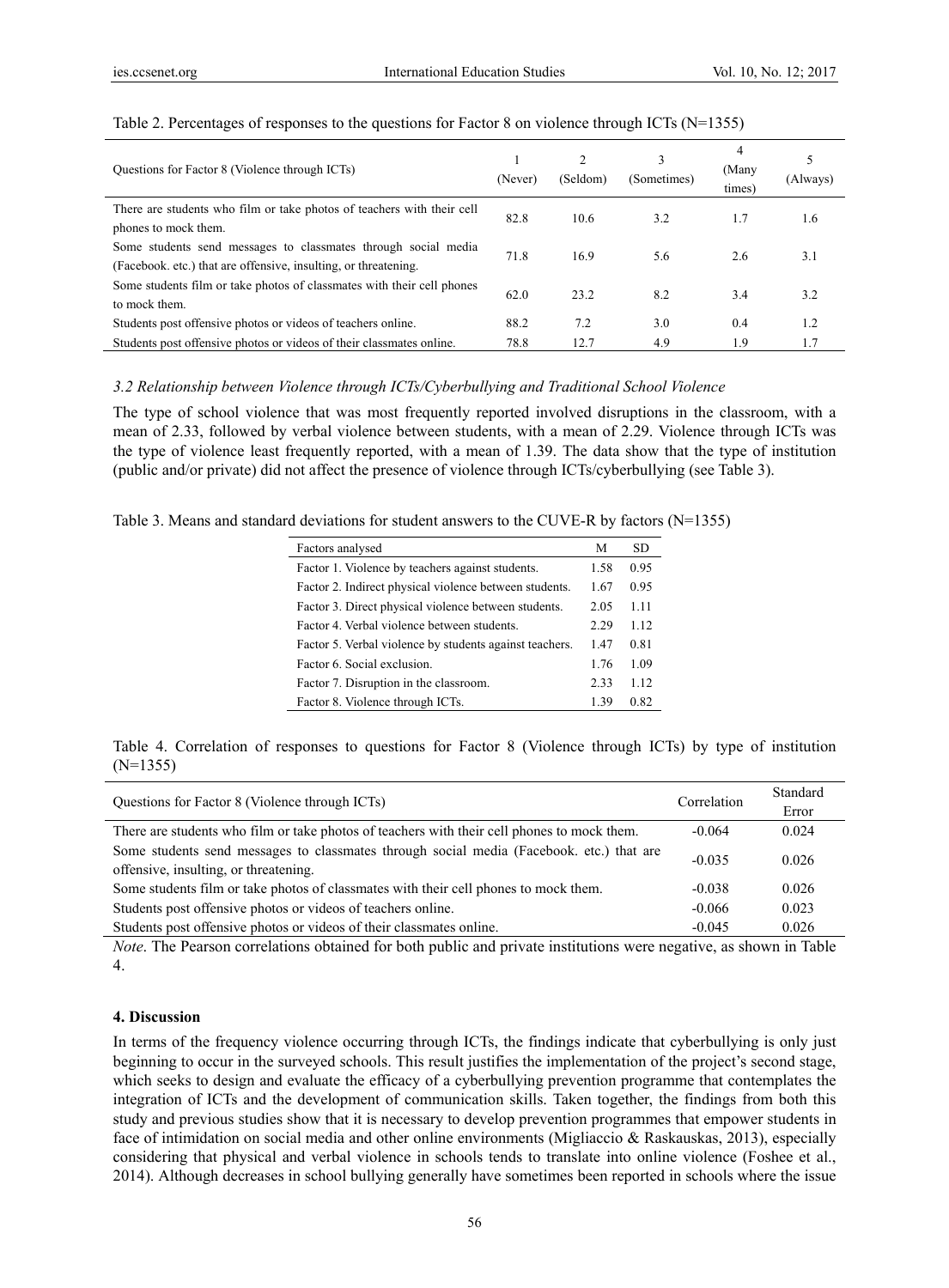has been addressed directly in the classroom by teachers, most researchers strongly favor the design of prevention programs targeted specifically at cyberbullying (Couvillon & Ilieva, 2011; Kiriakidis & Kavoura, 2010; Williams & Guerra, 2007). Additionally, school bullying prevention programmes that focus on effects for both the victims and perpetrators can have a variety positive effects both for the school environment and for the individual (Yaakuba, Haron, & Leong, 2010). In any case, identifying the presence of cyberbullying and examining possible correlations between types of and factors affecting school violence are necessary steps in the kind of comprehensive needs analysis needed to help educational agents and stakeholders better comprehend their educational communities and, thereby, develop more effective cyberbullying prevention plans and long-lasting protective environments for pre-adolescents, their peers and their families.

In the present study, the percentages of students witnessing cyberbullying sometimes, many times, or always were low in comparison with comparable findings from other contexts (Álvarez-García et al., 2011). In terms of violence through ICTs and their relationship with other types of school violence, the data presented in Table 2 shows that, in the present study, the most frequently reported kind of violence was disruption in the classroom, while violence through ICTs was the least frequently reported. Given that the target population is still at a stage in which their use of ICTs is only just beginning to increase, this finding lends further support to the value of designing and implementing prevention programmes that help them learn how to use ICTs efficiently, following target protocols and standards of discretion, security and privacy, so as to protect their—and others'—personal welfare. However, we argue that pre-adolescents who find themselves (or are prone to be) in cyberbullying situations could be better prepared to face this threat by training them for a response plan that includes but is not restricted to actions such as seeking adult support (from parents, relatives, or teachers); dialoguing and reporting attacks to adults and/or governmental organizations through available contact pages and/or applications (such as http://www.teprotejo.org/index.php/es/denuncie-ciberacoso); hiding, deleting, and/or deactivating Internet/social media account features so as eliminate or reduce unsolicited/unwanted communications; being communicatively assertive; and making effective and timely decisions. Although our study suggests the implementation of these strategies, further research is needed to determine their effectiveness, pinpointing the most efficient ways of providing training in such prevention and response plans. We hold the belief that pre-adolescents must first both gain understanding and awareness of what cyberbullying entails as well as be trained in doable ways to face the risks. Early prevention programs focused on the development of target communication (focused on the development of assertiveness) and self-regulatory skills could prove beneficial to enhance gradual empowerment to face the phenomenon.

A way to start gauging the development of assertive communication mechanisms needed to help pre-adolescents to regulate their emotions and recognize potential opportunities and risks would be by focusing on the differences between communication styles: passive, aggressive, passive aggressive, and assertive. Pre-adolescents need to be cognizant of the distinctions between the types and actions characterising those styles to be able to understand that the first three risk the safe expression of feelings, the protection of individual rights, and individual tolerance—aspects that ultimately interfere with positive and functional interpersonal relationships. Additionally, prevention programs should examine ways to develop skills such as self-efficacy and self-confidence, which can assist pre-adolescents in establishing safe, sensitive, protective environments and supportive relationships, as well as in enhancing their management of conflict-resolution as might be called for in the event of a cyberbullying attack. Based on the results of this study, possible targets for prevention and early intervention should be oriented towards the training of students to manage conflict and to foster self-efficacy skills in the facing of cyberbullying. The more they believe they can front these threats, the more assertive and resourceful they could be in finding effective response strategies to resist to victimization and perpetration situations. Through sensitization, awareness-raising (Barkoukis, Lazuras, Ourda, & Tsorbatzoudis, 2016), exemplification, and constant monitoring and assessment of authentic cyberbullying cases (Hemphill & Heerde, 2014) (both at home and school environments) learners could be gradually empowered to manage and face the risks and to take stands when necessary.

## **5. Conclusion**

Based on the results of the present study, we propose three recommendations for designing and implementing cyberbullying prevention programmes to support the development of appropriate communication skills and uses of social media. Firstly, prevention programs to be included in curriculum design should make use of empowerment plans and interventions that contain self- peer-, and group-assessment activities, as well as multimodal strategies and ICT tools with emphases on security, privacy and identity issues including (but not necessarily restricted to) classroom videos and discussion groups, online discussion forums, role-plays, and online social media simulators, such as Edmodo (a free social learning network that facilitates teachers and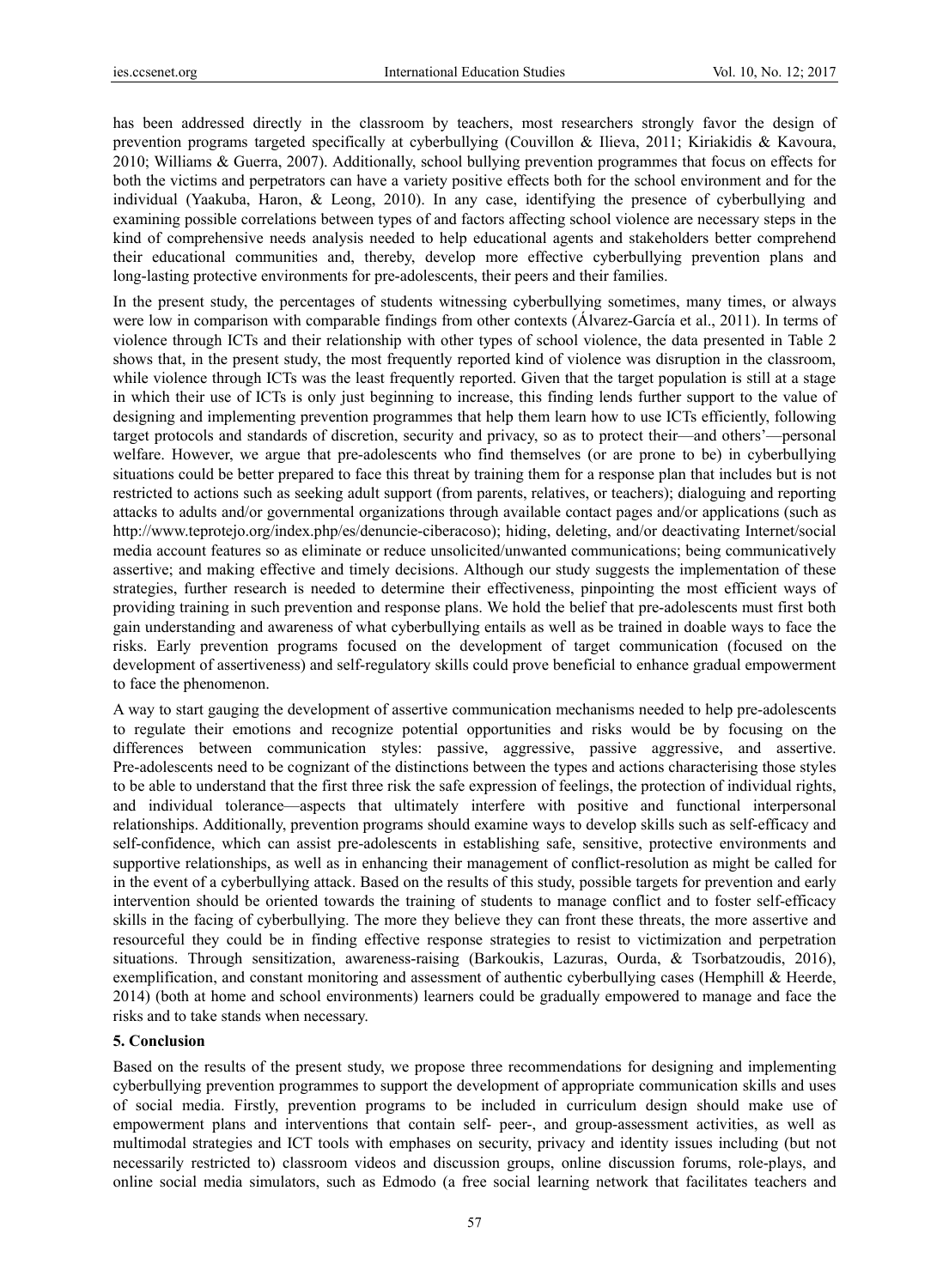students' communication, interaction and the sharing of resources). The usage of such resources would allow more realistic practice of ICT skills in controlled environments.

Secondly, it is important to create spaces for communication with students as a method of preventing acts of violence that could result at least partially from a lack of spaces for students to express themselves and to be recognized by their social groups. Thus, classrooms should be viewed as scenarios in which students are trained to develop empathy (Ang, 2015) and assessed to develop and boost their self-recognition, resiliency, emotional regulation, repair, and group cohesion skills so that they feel valued for their thoughts and behaviours. Being better equipped in these respects would help them be better able to face cyberbullying assertively, but without resorting to acts of violence of their own to acquire a group identity.

Thirdly, students need to learn that self-regulation is also mediated by the action of group influences and to understand that social and individual processes occur concurrently though the representation of different systemic levels (Volet et al., 2009). Thus, in examining co-regulatory factors and conditions that enable individuals to control their learning and contribute to their group's ability to control theirs, learners also gain expertise in controlling their actions. Hence, educators and researchers should focus on the analysis of discourse practices co-constructed by the community's participants (Nolen & Ward, 2008) when scrutinizing what lies behind individual reflection and action levels. All in all, the more skills students acquire to be emotionally assertive and self-regulated, the more empowered they will feel as they continue to develop their social interaction skills, using technology to support their daily lives—and not the other way around.

Limitations on the study included bureaucratic restrictions on working with some schools, as their directing boards only permitted them to enroll in projects that were sponsored/cofounded by governmental bodies, specifically the Ministries and Secretariats of Education and/or (especially in the case of private schools) local and national school-board associations. Our team of researchers invested large quantities of time in contacting, visiting, and persuading school representatives of the benefits of the project and the importance of gauging prevention programs in their schools in response to the cyberbullying phenomenon. In future studies of this kind, the researchers suggest establishing contact with these entities in early phases to mitigate such difficulties.

### **Acknowledgments**

The authors acknowledge the support given to this project (identified with the code CTA-20-2015) by the financing institution, the involved academic units and the Direction of Research.

## **References**

- Aboujaoude, E., Savage, M. W., Starcevic, V., & Salame, W. O. (2015). Cyberbullying: Review of an old problem gone viral. *Journal of Adolescent Health*. https://doi.org/10.1016/j.jadohealth.2015.04.011
- Álvarez-García, D., Núñez, J. C., Álvarez, L., Dobarro, A., Rodríguez, C., & González-Castro, P. (2011). Violencia a través de las tecnologías de la información y la comunicación en estudiantes de secundaria. *Anales de Psicología*, *27*(1), 221-231.
- Barkoukis, V., Lazuras, L., Ourda, D., & Tsorbatzoudis, H. (2016). Tackling psychosocial risk factors for adolescent cyberbullying: Evidence from a school-based intervention. *Aggressive Behavior*, *42*(2), 114-122. https://doi.org/10.1002/ab.21625
- Bazelon, E. (2013). *Sticks and stones: Defeating the culture of bullying and rediscovering the power of character and empathy*. New York: Random House.
- Bender, D., & Lösel, F. (2011). Bullying at school as a predictor of delinquency, violence and other anti-social behaviour in adulthood. *Criminal Behaviour and Mental Health*, *21*(2), 99-106. https://doi.org/10.1002/cbm.799
- Bernard, H. R. (2002). *Research methods in anthropology: Qualitative and quantitative approaches*. Walnut Creek, CA: Altamira Press.
- Cabra, F., & Marciales, G. (2015). Cyberbullying and education: A review of emergent issues in Latin America research. In R. Navarro, S. Yubero, & E. Larrañaga (Eds.), *Cyberbullying across the globe: Gender, family, and mental health* (pp. 131-147). Cham, Switzerland: Springer International. https://doi.org/10.1007/978-3-319-25552-1\_7
- Connolly, J., Pepler, D., Craig, W., & Taradash, A. (2000). Dating experiences of bullies in early adolescence. *Child Maltreat*, *5*(4), 299-310. https://doi.org/10.1177/1077559500005004002
- Couvillon, M. A., & Ilieva, V. (2011). Recommended practices: A review of schoolwide preventative programs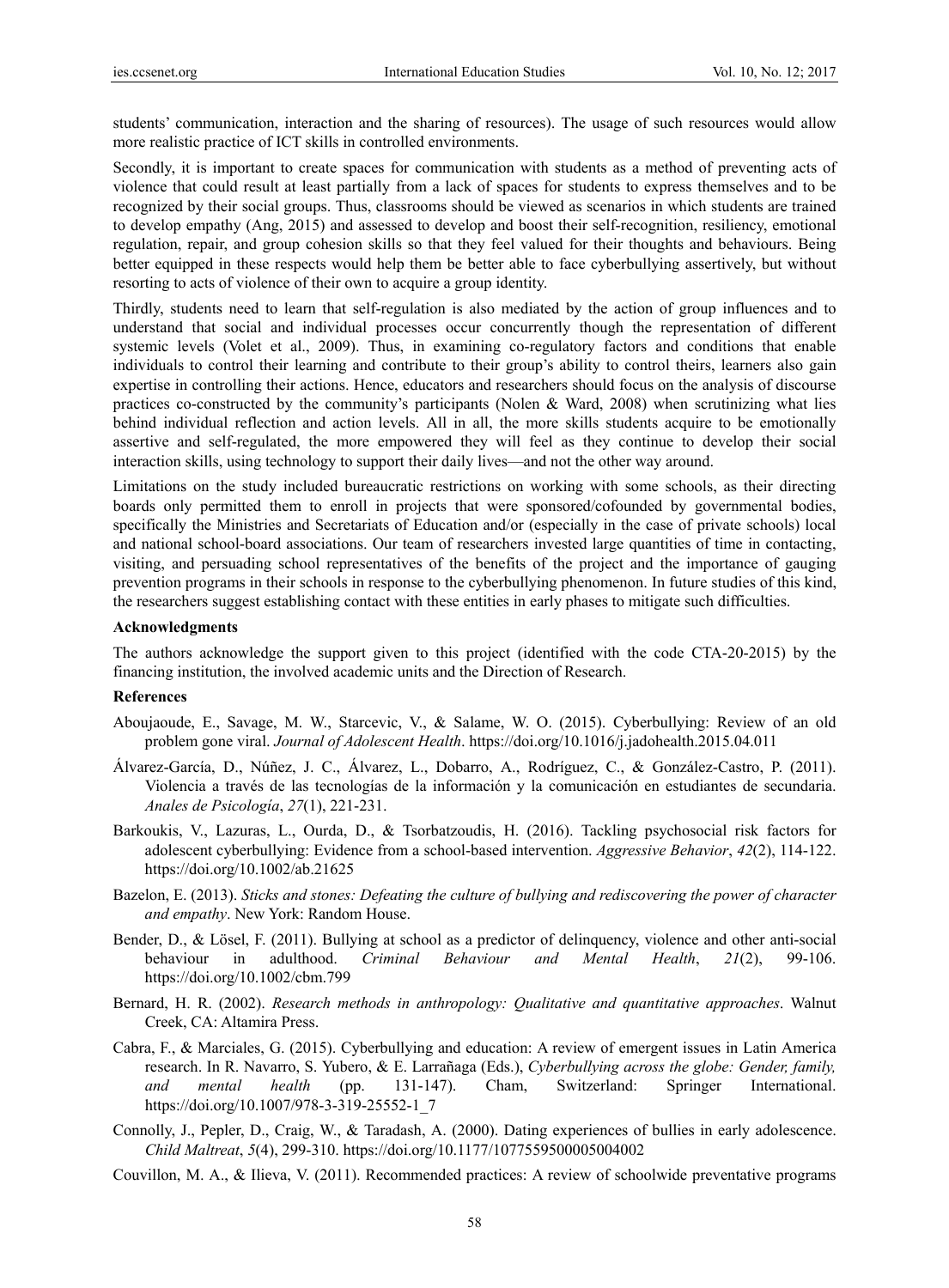and strategies on cyberbullying. *Preventing school failure: Alternative education for children and youth*, *55*(2), 96-101. https://doi.org/10.1080/1045988X.2011.539461

- Creswell, J. W., & Plano Clark, V. L. (2011). *Designing and conducting mixed-methods research. The Sage handbook of qualitative research* (2nd ed.). Thousand Oaks, CA: Sage.
- Evans, C. B. R., Fraser, M. W., & Cotter, K. L. (2014). The effectiveness of school-based bullying prevention programs: A systematic review. *Aggression and Violent Behavior*, *19*(5), 532-544. https://doi.org/10.1016/j.avb.2014.07.004
- Fernández, I., & Cuadrado, I. (2014). Predictive indicators of victimization and aggression in cyber contexts. *American International Journal of Social Science*, *3*(6), 15-23.
- Foshee, V. A., McNaughton Reyes, H. L., Vivolo-Kantor, A. M., Basile, K. C., Chang, L. Y., Faris, R., & Ennett, S. T. (2014). Bullying as a longitudinal predictor of adolescent dating violence. *Journal of Adolescent Health*, *55*(3), 439-444. https://doi.org/10.1016/j.jadohealth.2014.03.004
- Frison, E., & Eggermont, S. (2016). "Harder, better, faster, stronger": Negative comparison on Facebook and adolescents' life satisfaction are reciprocally related. *Cyberpsychology, Behavior, and Social Networking*, *19*(3), 158-164. https://doi.org/10.1089/cyber.2015.0296
- Fullwood, C., James, B. M., & Chen-Wilson, C.-H. (2016). Self-concept clarity and online self-presentation in adolescents. *Cyberpsychology, Behavior, and Social Networking*, *19*(12), 716-720. https://doi.org/10.1089/cyber.2015.0623
- Garaigordobil, M. (2017). Conducta antisocial: Conexión con bullying/cyberbullying y estrategias de resolución de conflictos. *Psychosocial Intervention*, *26*(1), 47-54. https://doi.org/10.1016/j.psi.2015.12.002
- Hemphill, S. A., & Heerde, J. A. (2014). Adolescent predictors of young adult cyberbullying perpetration and victimization among Australian youth. *Journal of Adolescent Health*, *55*(4), 580-587. https://doi.org/10.1016/j.jadohealth.2014.04.014
- Hennig, C., Cuesta-Medina, L., & Malfasi, S. (2017). Prevention of school bullying and cyberbullying in the scientific literature. Manuscript submitted for publication.
- Hinduja, S., & Patchin, J. W. (2010). Bullying, Cyberbullying, and Suicide. *Archives of Suicide Research*, *14*(3), 206-221. https://doi.org/10.1080/13811118.2010.494133
- Kiriakidis, S. P., & Kavoura, A. (2010). Cyberbullying: A review of the literature on harassment through the internet and other electronic means. *Family Community Health*, *33*, 82-93.
- Kowalski, R. M., & Limber, S. P. (2013). Psychological, physical, and academic correlates of cyberbullying and traditional bullying. *Journal of Adolescent Health*, *53*(1), S13-S20. https://doi.org/10.1016/j.jadohealth.2012.09.018
- Migliaccio, T., & Raskauskas, J. (2013). Small-scale bullying prevention discussion video for classrooms: A preliminary evaluation. *Children and Schools*, *35*(2), 71-81. https://doi.org/10.1093/cs/cdt003
- Monks, C. P., Robinson, S., & Worlidge, P. (2012). The emergence of cyberbullying: A survey of primary school pupils' perceptions and experiences. *School Psychology International*, *33*(5), 477-491. https://doi.org/10.1177/0143034312445242
- Nolen, S. B., & Ward, C. J. (2008). Sociocultural and situative approaches to studying motivation. In M. L. Maehr, S. A. Karabenick, & T. C. Urdan (Eds.), *Social psychological perspectives* (pp. 425-460). Bingley: Emerald. https://doi.org/10.1016/S0749-7423(08)
- Palladino, B. E., Nocentini, A., & Menesini, E. (2012). Online and offline peer led models against bullying and cyberbullying. *Psicothema*, *24*(4), 634-639.
- Patton, M. (2002). *Qualitative evaluation and research methods* (3rd ed.). Thousand Oaks, CA: Sage.
- Rincón, R. A. I., & Ávila, D. W. D. (2014). Simbiosis vital para describir el ciberbullying en Colombia. *Revista Científica General José María Córdova*, *12*(14), 149-164.
- Rubin-Vaughan, A., Pepler, D., Brown, S., & Craig, W. (2011). Quest for the Golden Rule: An effective social skills promotion and bullying prevention program. *Computers and Education*, *56*(1), 166-175. https://doi.org/10.1016/j.compedu.2010.08.009
- Sampasa-Kanyinga, H., Roumeliotis, P., Farrow, C. V., & Shi, Y. F. (2014). Breakfast skipping is associated with cyberbullying and school bullying victimization. A school-based cross-sectional study. *Appetite*, *79*, 76-82.